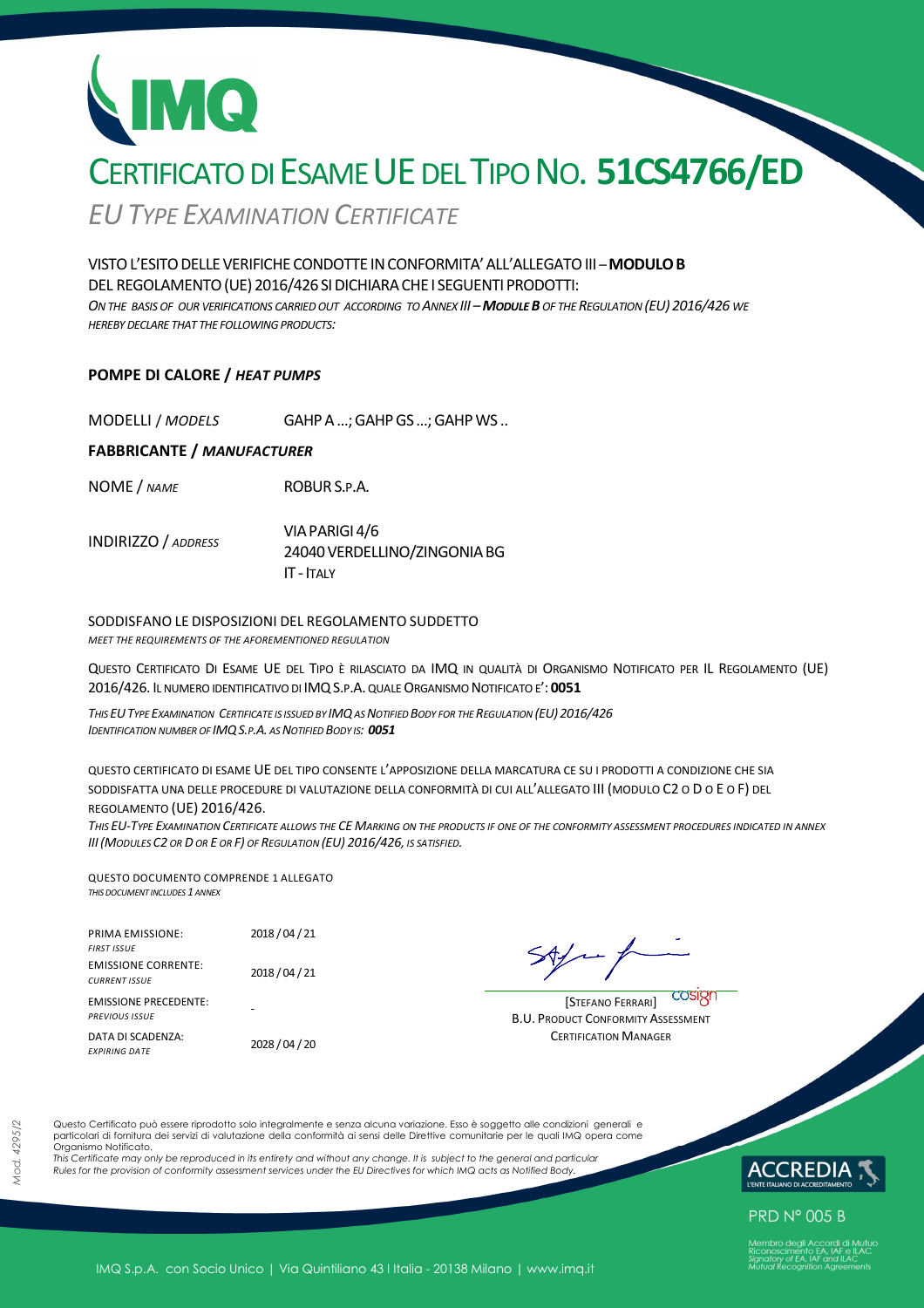

Rea Milano 1595884 Registro Imprese Milano 12898410159 C F /P I. 12898410159 Capitale Sociale € 4.000.000



**Allegato al Certificato di Esame CE/UE di Tipo Annex to EC/EU Type Examination Certificate**

Prima emissione | First issue 2018-04-21 Emissione corrente | Current issue 2018-04-21 Emissione precedente | Previous issue

**Prodotto | Product**

## **Pompe di calore Heat Pumps**

**Fabbricante | Manufacturer**

**ROBUR S.p.A. VIA PARIGI 4/6 24040 VERDELLINO/ZINGONIA BG IT - Italy**

**Marcatura | Marking**

∈

 $CF$ 

**Costruito presso (sito produttivo) | Manufactured at (factory location)**

### VIA PARIGI 4/6 24040 VERDELLINO/ZINGONIA BG Italy

### **Norme Standards**

EN 12309-1:2014 EN 12309-2:2015 EN 12309-2:2015/AC:2015

### **Rapporti | Test Reports**

EN 12309-1:2014 EN 12309-2:2015 EN 12309-2:2015/AC:2015

AG18-0023080-01

### **Caratteristiche tecniche | Technical characteristics**

Tipo di prodotto | Product **C13 - C33 - C43 - C53 - C63 - C83 - B23P - B33 - B53P** Tensione nominale | Rated voltage **230 V (240 V)** Frequenza | Frequency **50 Hz** Grado di protezione contro l'umidità | Degree of protection **IPX5D** against moisture Tipo di fluido frigorigeno | Type of refrigerant **R717-H2O**

**Articoli (con dettagli) | Articles (with details)**

AR.S002TR

AR.S002TT

| Marca / Trade mark <b>ROBUR</b>                                                                                                      |                                                               |
|--------------------------------------------------------------------------------------------------------------------------------------|---------------------------------------------------------------|
| Modello   Model GAHP A LT                                                                                                            |                                                               |
| Capacità di riscaldamento   Heating capacity 41,3 kW (A7/W35)<br>Portata termica di riscaldamento   Heating thermal capacity 25.7 kW |                                                               |
|                                                                                                                                      | Consumo elettrico in riscaldamento   Heating electrical 840 W |
|                                                                                                                                      |                                                               |
| Marca / Trade mark <b>ROBUR</b>                                                                                                      |                                                               |
| Modello   Model GAHP A HT                                                                                                            |                                                               |
| Capacità di riscaldamento   Heating capacity 41,3 kW (A7/W35)                                                                        |                                                               |
|                                                                                                                                      |                                                               |

| Capacità di riscaldamento   Heating capacity 41,3 kW (A7/W                   |  |
|------------------------------------------------------------------------------|--|
| Portata termica di riscaldamento   Heating thermal capacity 25.7 kW          |  |
| Consumo elettrico in riscaldamento   Heating electrical 840 W<br>consumption |  |

| Marca / Trade mark <b>ROBUR</b>                                     |
|---------------------------------------------------------------------|
| Modello   Model <b>GAHP A CT</b>                                    |
| Capacità di riscaldamento   Heating capacity 35,2 kW (A7/W35)       |
| Portata termica di riscaldamento   Heating thermal capacity 25.7 kW |
| Consumo elettrico in riscaldamento   Heating electrical 840 W       |
|                                                                     |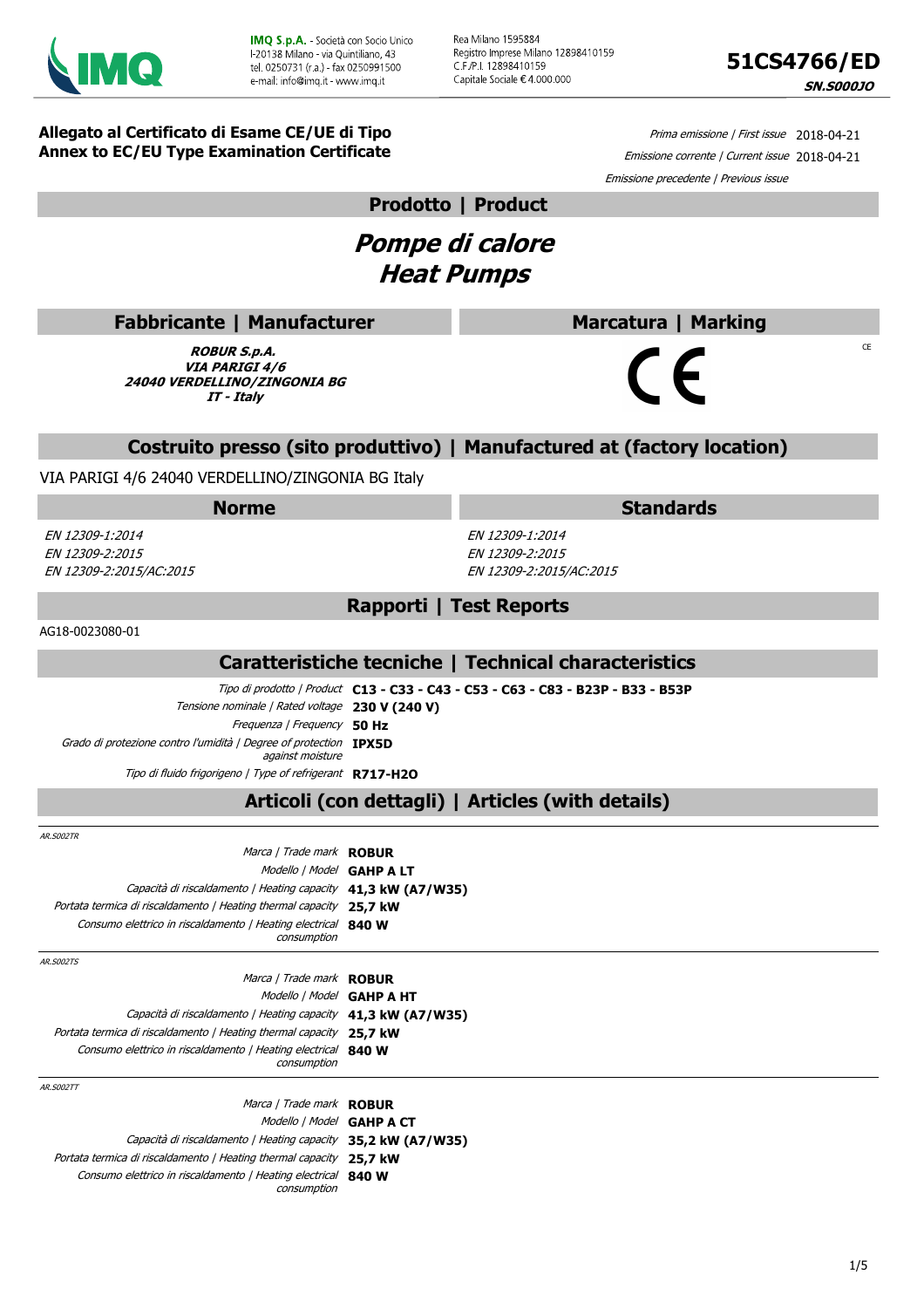

**IMQ S.p.A. -** Società con Socio Unico<br> **L**20138 Milano - via Quintiliano, 43<br>
tel. 0250731 (r.a.) - fax 0250991500<br>
e-mail: info@imq.it - www.imq.it

Rea Milano 1595884 Registro Imprese Milano 12898410159 C.F./P.I. 12898410159 Capitale Sociale €4 000 000



**SN.S000JO** 

### **Allegato al Certificato di Esame CE/UE di Tipo Annex to EC/EU Type Examination Certificate**

Prima emissione | First issue 2018-04-21 Emissione corrente | Current issue 2018-04-21 Emissione precedente | Previous issue

| AR.S002TU                                                                    |                                  |
|------------------------------------------------------------------------------|----------------------------------|
| Marca   Trade mark <b>ROBUR</b>                                              |                                  |
|                                                                              | Modello   Model GAHP A LT S      |
| Capacità di riscaldamento   Heating capacity 41,3 kW (A7/W35)                |                                  |
| Portata termica di riscaldamento   Heating thermal capacity 25,7 kW          |                                  |
| Consumo elettrico in riscaldamento   Heating electrical 840 W<br>consumption |                                  |
| AR.S002TV                                                                    |                                  |
| Marca   Trade mark <b>ROBUR</b>                                              |                                  |
|                                                                              | Modello   Model GAHP A HT S      |
| Capacità di riscaldamento   Heating capacity 41,3 kW (A7/W35)                |                                  |
| Portata termica di riscaldamento   Heating thermal capacity 25,7 kW          |                                  |
| Consumo elettrico in riscaldamento   Heating electrical 840 W                |                                  |
| consumption                                                                  |                                  |
| AR.S002TW                                                                    |                                  |
| Marca   Trade mark <b>ROBUR</b>                                              |                                  |
|                                                                              | Modello   Model GAHP A LT S1     |
| Capacità di riscaldamento   Heating capacity 41,3 kW (A7/W35)                |                                  |
| Portata termica di riscaldamento   Heating thermal capacity 25,7 kW          |                                  |
| Consumo elettrico in riscaldamento   Heating electrical 770 W                |                                  |
| consumption                                                                  |                                  |
| AR.S002TX                                                                    |                                  |
| Marca / Trade mark <b>ROBUR</b>                                              |                                  |
|                                                                              | Modello   Model GAHP A HT S1     |
| Capacità di riscaldamento   Heating capacity 41,3 kW (A7/W35)                |                                  |
| Portata termica di riscaldamento   Heating thermal capacity 25,7 kW          |                                  |
| Consumo elettrico in riscaldamento   Heating electrical 770 W                |                                  |
| consumption                                                                  |                                  |
| AR.S002TY                                                                    |                                  |
| Marca / Trade mark ROBUR                                                     |                                  |
|                                                                              | Modello   Model GAHP A S1 CT     |
| Capacità di riscaldamento   Heating capacity 35,2 kW (A7/W35)                |                                  |
| Portata termica di riscaldamento   Heating thermal capacity 25,7 kW          |                                  |
| Consumo elettrico in riscaldamento   Heating electrical 770 W                |                                  |
| consumption                                                                  |                                  |
| AR.S002TZ                                                                    |                                  |
| Marca / Trade mark ROBUR                                                     |                                  |
|                                                                              | Modello   Model GAHP A Indoor    |
| Capacità di riscaldamento   Heating capacity 41,3 kW (A7/W35)                |                                  |
| Portata termica di riscaldamento   Heating thermal capacity 25,7 kW          |                                  |
| Consumo elettrico in riscaldamento   Heating electrical 930 W                |                                  |
| consumption                                                                  |                                  |
| AR.S002U0                                                                    |                                  |
| Marca   Trade mark <b>ROBUR</b>                                              |                                  |
|                                                                              | Modello   Model GAHP A Indoor CT |
| Capacità di riscaldamento   Heating capacity 35,2 kW (A7/W35)                |                                  |
| Portata termica di riscaldamento   Heating thermal capacity                  | 25,7 kW                          |
| Consumo elettrico in riscaldamento   Heating electrical 870 W<br>consumption |                                  |
| AR.S002U1                                                                    |                                  |
| Marca / Trade mark ROBUR                                                     |                                  |
|                                                                              | Modello   Model GAHP GS LT       |
| Capacità di riscaldamento   Heating capacity 41,6 kW (B0/W35)                |                                  |
| Portata termica di riscaldamento   Heating thermal capacity 25,7 kW          |                                  |
| Consumo elettrico in riscaldamento   Heating electrical 410 W                |                                  |
| consumption                                                                  |                                  |
| AR.S002U2                                                                    |                                  |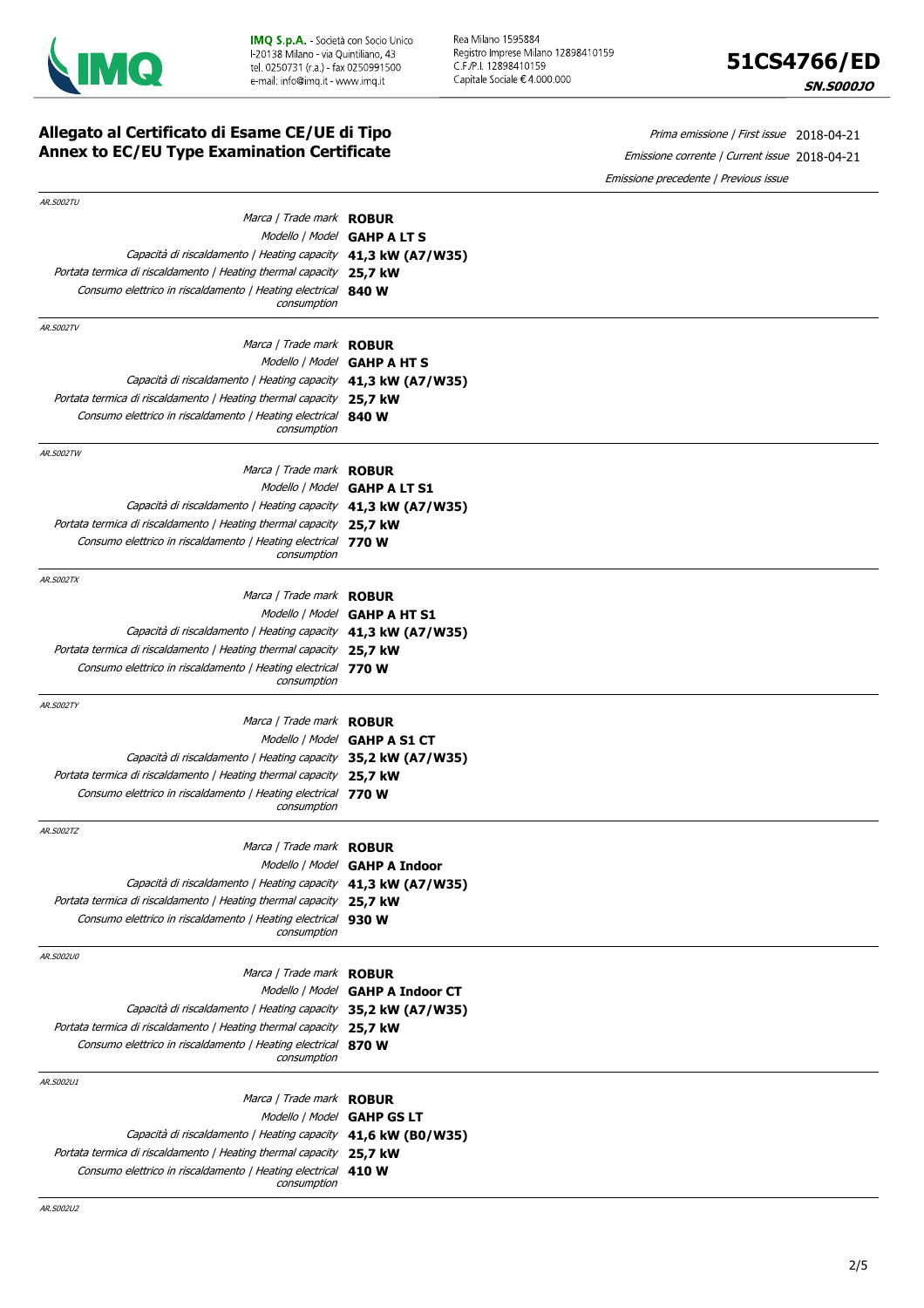

Rea Milano 1595884 Registro Imprese Milano 12898410159 C.F./P.I. 12898410159 Capitale Sociale € 4.000.000



Prima emissione | First issue 2018-04-21 Emissione corrente | Current issue 2018-04-21

Emissione precedente | Previous issue

**SN.S000JO** 

#### **Allegato al Certificato di Esame CE/UE di Tipo Annex to EC/EU Type Examination Certificate**

|                            | Marca / Trade mark <b>ROBUR</b>                                              |
|----------------------------|------------------------------------------------------------------------------|
| Modello   Model GAHP GS HT |                                                                              |
|                            | Capacità di riscaldamento   Heating capacity 41,6 kW (B0/W35)                |
|                            | Portata termica di riscaldamento   Heating thermal capacity 25.7 kW          |
|                            | Consumo elettrico in riscaldamento   Heating electrical 410 W<br>consumption |
|                            | AR. S002U3                                                                   |
|                            | Marca / Trade mark ROBUR                                                     |

Modello | Model **GAHP WS**

Capacità di riscaldamento | Heating capacity **43,9 kW (W10/W35)**

Portata termica di riscaldamento | Heating thermal capacity **25,7 kW**

Consumo elettrico in riscaldamento | Heating electrical **410 W** consumption

### **Ulteriori informazioni |Additional Information**

Le pompe di calore presenti in questo certificato (eccetto i modelli GAHP A Indoor, GAHP A Indoor CT, GAHP GS LT, GAHP GS HT, GAHP WS) devono essere installati solo in outdoor (luoghi parzialmente protetti)/ All the heat pumps in this certificate (except the models GAHP A Indoor, GAHP A Indoor CT, GAHP GS LT, GAHP GS HT, GAHP WS) must be installed in outdoor (intended to be installed in a partially protected place)

### **Paesi di destinazione | Countries of destination**

| Paesi di destinazione/Countries of destination | Sigla/Code | Categorie/Categories | Gas e pressioni/Gas and supply pressures             |
|------------------------------------------------|------------|----------------------|------------------------------------------------------|
| ALBANIA/ALBANIA                                | AL         | II2H3B/P             | $G20 = 20$ mbar<br>G30/G31=30mbar                    |
| ALBANIA/ALBANIA                                | <b>AL</b>  | II2H3P               | $G20 = 20$ mbar<br>$G31 = 37mbar$                    |
| AUSTRIA/AUSTRIA                                | AT         | II2H3B/P             | $G20 = 20$ mbar<br>G30/G31=50mbar                    |
| AUSTRIA/AUSTRIA                                | AT         | II2H3P               | $G20 = 20$ mbar<br>$G31 = 50$ mbar                   |
| BELGIO/BELGIUM                                 | <b>BE</b>  | I2E(S)               | G20/G25=20/25mbar                                    |
| BELGIO/BELGIUM                                 | <b>BE</b>  | I3P                  | $G31 = 37mbar$                                       |
| BULGARIA/BULGARIA                              | BG         | II2H3P               | $G20 = 20$ mbar<br>$G31 = 37mbar$                    |
| BULGARIA/BULGARIA                              | <b>BG</b>  | II2H3B/P             | $G20 = 20$ mbar<br>G30/G31=30mbar                    |
| <b>CIPRO/CYPRUS</b>                            | <b>CY</b>  | II2H3B/P             | $G20 = 20$ mbar<br>G30/G31=30mbar                    |
| CROAZIA/CROATIA                                | <b>HR</b>  | II2H3B/P             | $G20 = 20$ mbar<br>G30/G31=30mbar                    |
| CROAZIA/CROATIA                                | <b>HR</b>  | II2H3P               | $G20 = 20$ mbar<br>$G31 = 37mbar$                    |
| DANIMARCA/DENMARK                              | <b>DK</b>  | II2H3B/P             | $G20 = 20$ mbar<br>G30/G31=30mbar                    |
| ESTONIA/ESTONIA                                | <b>EE</b>  | II2H3B/P             | $G20 = 20$ mbar<br>G30/G31=30mbar                    |
| FINLANDIA/FINLAND                              | FI         | II2H3B/P             | $G20 = 20$ mbar<br>G30/G31=30mbar                    |
| FRANCIA/FRANCE                                 | <b>FR</b>  | II2Esi3P             | $G20 = 20$ mbar<br>$G25 = 25$ mbar<br>$G31 = 37mbar$ |
| FRANCIA/FRANCE                                 | <b>FR</b>  | II2Er3P              | $G20 = 20$ mbar<br>G25=25mbar                        |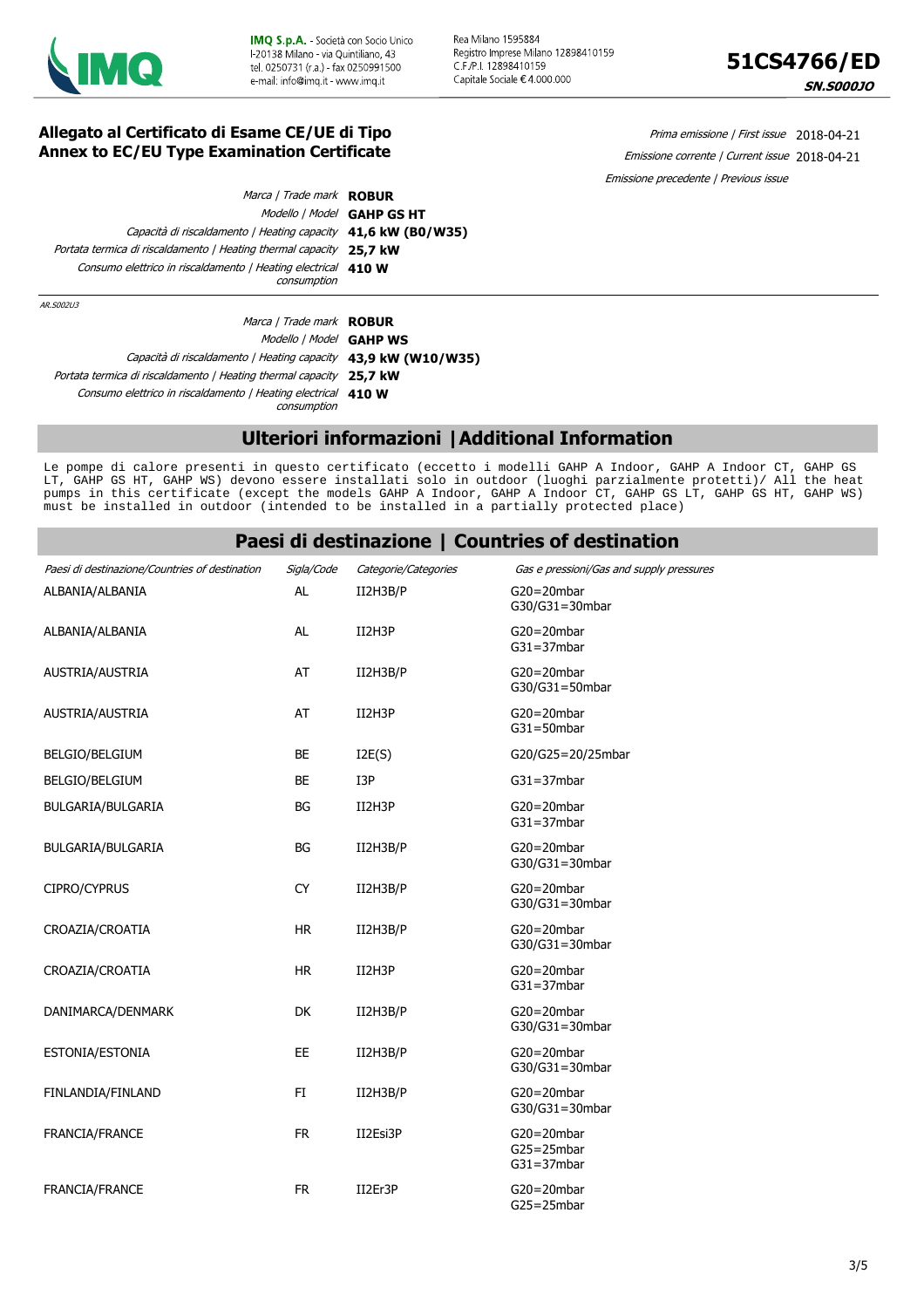

Rea Milano 1595884 Registro Imprese Milano 12898410159 C.F./P.I. 12898410159 Capitale Sociale €4 000 000



Prima emissione | First issue 2018-04-21 Emissione corrente | Current issue 2018-04-21

### **SN.S000JO**

### **Allegato al Certificato di Esame CE/UE di Tipo Annex to EC/EU Type Examination Certificate**

|                                 |                |                  | Emissione precedente   Previous issue                                |
|---------------------------------|----------------|------------------|----------------------------------------------------------------------|
|                                 |                |                  | $G31 = 37mbar$                                                       |
| GERMANIA/GERMANY                | DE             | II2ELL3B/P       | $G20 = 20$ mbar<br>G25=20mbar<br>G30/G31=50mbar                      |
| <b>GRECIA/GREECE</b>            | <b>GR</b>      | II2H3B/P         | $G20 = 20$ mbar<br>G30/G31=30mbar                                    |
| <b>GRECIA/GREECE</b>            | <b>GR</b>      | II2H3P           | $G20 = 20$ mbar<br>$G31 = 37mbar$                                    |
| IRLANDA/IRELAND                 | IE             | II2H3P           | $G20 = 20$ mbar<br>$G31 = 37mbar$                                    |
| ISLANDA/ICELAND                 | IS             | I3P              | $G31 = 30$ mbar                                                      |
| ITALIA/ITALY                    | $_{\text{IT}}$ | II2H3B/P         | $G20 = 20$ mbar<br>G30/G31=30mbar                                    |
| ITALIA/ITALY                    | $_{\text{IT}}$ | II2H3P           | $G20 = 20$ mbar<br>$G31 = 37mbar$                                    |
| LETTONIA/LATVIA                 | LV             | II2H3P           | $G20 = 20$ mbar<br>$G31 = 37mbar$                                    |
| LETTONIA/LATVIA                 | LV             | I <sub>2</sub> H | $G20 = 20$ mbar                                                      |
| LETTONIA/LATVIA                 | LV             | II2H3B/P         | $G20 = 20$ mbar<br>G30/G31=30mbar                                    |
| LITUANIA/LITHUANIA              | LT             | II2H3B/P         | $G20 = 20$ mbar<br>G30/G31=30mbar                                    |
| LITUANIA/LITHUANIA              | LT             | II2H3P           | $G20 = 20$ mbar<br>$G31 = 37mbar$                                    |
| LUSSEMBURGO/LUXEMBURG           | LU             | II2E3P           | $G20 = 20$ mbar<br>$G31 = 50$ mbar                                   |
| MACEDONIA/REPUBLIC OF MACEDONIA | МK             | II2H3B/P         | $G20 = 20$ mbar<br>G30/G31=30mbar                                    |
| MACEDONIA/REPUBLIC OF MACEDONIA | МK             | II2H3P           | $G20 = 20$ mbar<br>$G31 = 37mbar$                                    |
| MALTA/MALTA                     | MT             | I3B/P            | G30/G31=30mbar                                                       |
| MALTA/MALTA                     | МT             | I3B              | $G30 = 30$ mbar                                                      |
| NORVEGIA/NORWAY                 | <b>NO</b>      | II2H3B/P         | $G20 = 20$ mbar<br>G30/G31=30mbar                                    |
| PAESI BASSI/NETHERLANDS         | <b>NL</b>      | II2L3B/P         | $G25 = 25$ mbar<br>G30/G31=30mbar                                    |
| PAESI BASSI/NETHERLANDS         | <b>NL</b>      | II2EK3B/P        | $G20 = 20$ mbar<br>G25.3=25mbar<br>G30/G31=30mbar                    |
| PAESI BASSI/NETHERLANDS         | <b>NL</b>      | II2EK3P          | $G20 = 20$ mbar<br>$G25.3=25mbar$<br>$G31 = 30mbar$                  |
| PAESI BASSI/NETHERLANDS         | <b>NL</b>      | II2L3P           | $G25 = 25$ mbar<br>$G31 = 37mbar$                                    |
| POLONIA/POLAND                  | PL             | II2E3B/P         | $G20 = 20$ mbar<br>G30/G31=37mbar                                    |
| POLONIA/POLAND                  | PL             | II2ELwLs3B/P     | $G20 = 20$ mbar<br>$G27 = 20mbar$<br>G2.350=13mbar<br>G30/G31=37mbar |